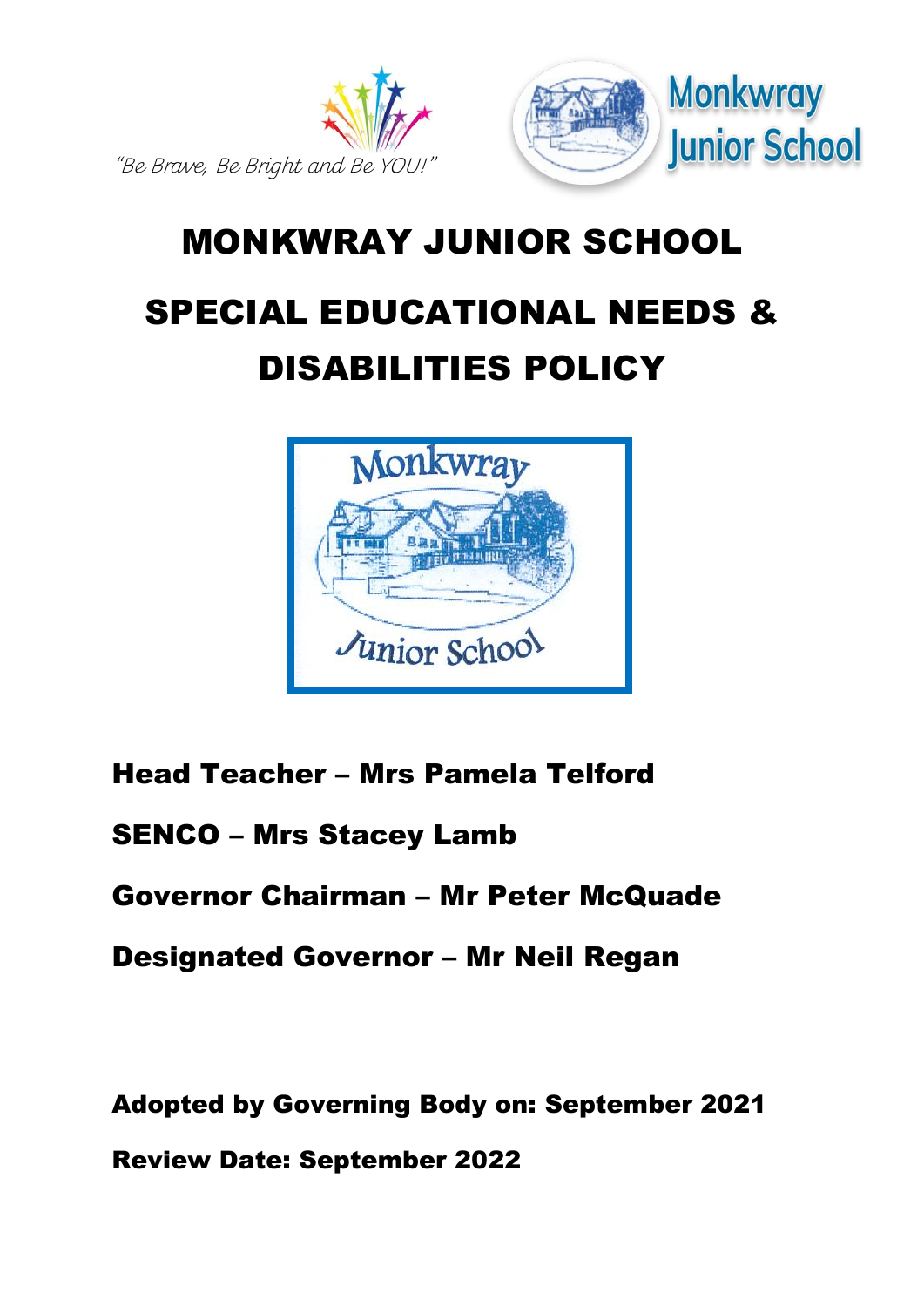# **MONKWRAY JUNIOR SCHOOL**

# **Special Educational Needs Policy**

# **Introduction**

At Monkwray Junior School we provide a broad and balanced Curriculum, which is differentiated to meet individual need and abilities.

Children may have Special Educational Needs and/ or Disabilities (SEND) at any time throughout their school career. This policy ensures that curriculum planning and assessment takes account of the type and extent of the difficulty experienced by the pupil.

Teachers take account in their planning a pupil's special educational needs and/or disabilities and the provision made therefore enables them to participate effectively in all curriculum and assessment activities in addition to broader aspects of school life.

At Monkwray we have high ambitions for all pupils including those with SEND. By ensuring that all pupils with SEND are supported in a way that is suitable for them, they will be able to reach their full potential.

## **Aims and Objectives**

The aims and objectives of this policy are:

- $\triangleright$  To identify pupils with special educational needs and /or disabilities as soon as possible
- $\triangleright$  To create an environment that meets the special educational needs and/or disabilities of each pupil
- $\triangleright$  To ensure all pupils have access to a broad and balanced curriculum
- > To encourage pupils to develop confidence and self-esteem and recognise the value of their own contribution to their learning.
- $\triangleright$  To encourage pupils to be fully involved in their learning.
- $\triangleright$  To make clear expectations of partners in the process and the provision of special needs.
- $\triangleright$  To ensure parents are kept fully informed and are engaged in effective communication about their child's SEND.

#### **Legislation and guidance**

This policy and information report is based on the statutory [Special Educational Needs and Disability](https://www.gov.uk/government/uploads/system/uploads/attachment_data/file/398815/SEND_Code_of_Practice_January_2015.pdf)  [\(SEND\) Code of Practice](https://www.gov.uk/government/uploads/system/uploads/attachment_data/file/398815/SEND_Code_of_Practice_January_2015.pdf) and the following legislation:

- $\triangleright$  Part 3 of the Children and Families Act 2014, which sets out schools' responsibilities for pupils with SEN and disabilities
- > The Special Educational Needs and Disability Regulations 2014, which set out schools' responsibilities for education, health and care (EHC) plans, SEN co-ordinators (SENCOs) and the SEN information report

# **Definitions**

A pupil has SEND if they have a learning difficulty or disability which calls for special educational provision to be made for them.

They have a learning difficulty or disability if they have:

- $\triangleright$  A significantly greater difficulty in learning than the majority of the others of the same age, or
- $\triangleright$  A disability which prevents or hinders them from making use of facilities of a kind generally provided for others of the same age in mainstream schools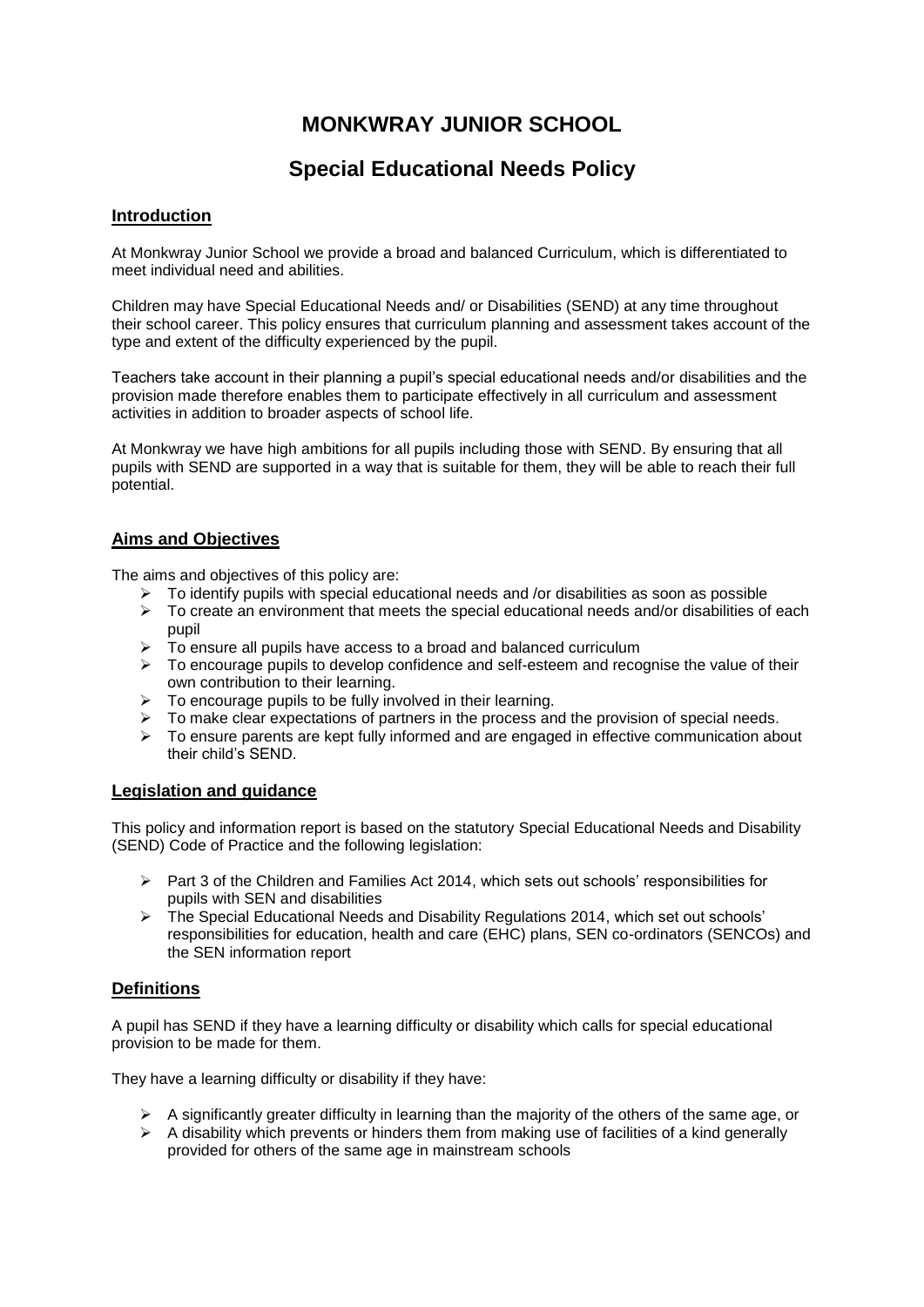Special educational provision is educational or training provision that is additional to, or different from, that made generally for other children or young people of the same age by mainstream schools.

# **Roles and Responsibilities**

In this school the provision for pupils with SEND is the responsibility of all members of staff. Mrs S Lamb is the SEND Co-ordinator (SENCo) and is responsible for the day to day operation of the SEND policy.

The SENCO will:

- $\triangleright$  Work with the head teacher and SEND governor to determine the strategic development of the SEND policy and provision in the school
- $\triangleright$  Have day-to-day responsibility for the operation of this SEND policy and the co-ordination of specific provision made to support individual pupils with SEND, including those who have EHC plans
- $\triangleright$  Provide professional guidance to colleagues and work with staff, parents, and other agencies to ensure that pupils with SEND receive appropriate support and high-quality teaching
- $\triangleright$  Advise on the graduated approach to providing SEND support
- $\triangleright$  Advise on the deployment of the school's delegated budget and other resources to meet pupils' needs effectively
- $\triangleright$  Be the point of contact for external agencies, especially the local authority and its support services
- $\triangleright$  Liaise with potential next providers of education to ensure that the school meets its responsibilities under the Equality Act 2010 with regard to reasonable adjustments and access arrangements
- $\triangleright$  Liaising with external agencies including the LAs support and psychological services, health and social services and voluntary bodies.
- $\triangleright$  Ensure the school keeps the records of all pupils with SEND up to date
- $\triangleright$  Working in partnership with the Learning Mentor
- $\triangleright$  Deployment of the support assistants in conjunction with the head teacher
- $\triangleright$  Contribution to the in service training of staff.

The SEND governor will:

- 
- $\triangleright$  Help to raise awareness of SEND issues at governing board meetings  $\triangleright$  Monitor the quality and effectiveness of SEN and disability provision wi Monitor the quality and effectiveness of SEN and disability provision within the school and update the governing board on this
- $\triangleright$  Work with the head teacher and SENCO to determine the strategic development of the SEND policy and provision in the school

The head teacher will:

- $\triangleright$  Work with the SENCO and SEND governor to determine the strategic development of the SEND policy and provision within the school
- $\triangleright$  Have overall responsibility for the provision and progress of learners with SEN and/or a disability

Each class teacher is responsible for:

- $\triangleright$  The progress and development of every pupil in their class
- Working closely with any teaching assistants or specialist staff to plan and assess the impact of support and interventions and how they can be linked to classroom teaching
- Working with the SENCO to review each pupil's progress and development and decide on any changes to provision
- $\triangleright$  Ensuring they follow this SEND policy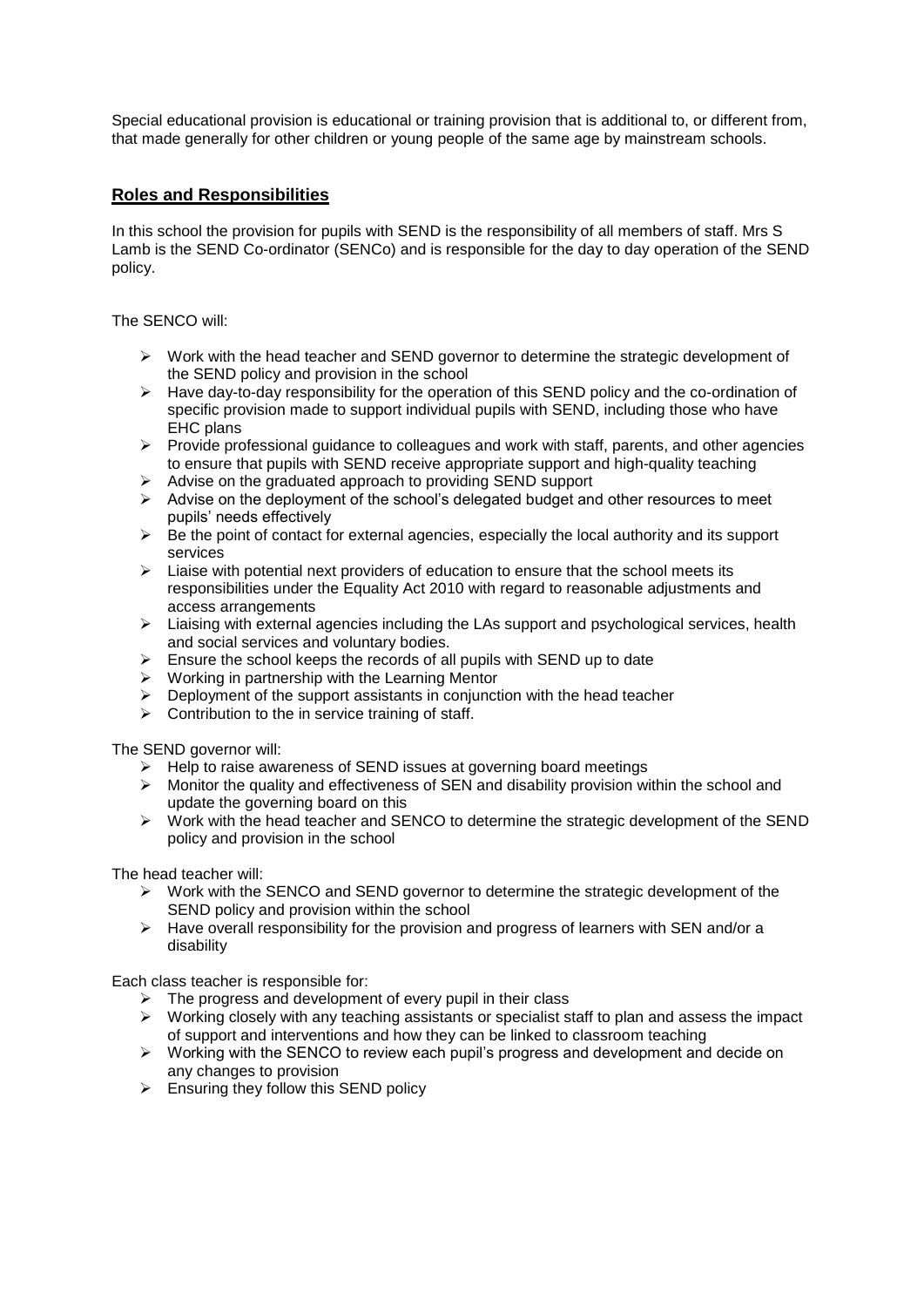# **Educational Inclusion**

At this school we respect the fact that pupils:-

- $\triangleright$  Have different educational and behavioural needs and aspirations
- $\triangleright$  Require different learning strategies
- $\triangleright$  Learn at different rates
- $\triangleright$  Require a range of different teaching strategies and experiences
- $\triangleright$  Teachers respond to different needs by:
	- o Providing support in all curriculum areas
	- o Planning to develop pupils' understanding through the use of all sense and experiences
	- $\circ$  Planning for pupils' full participation in learning, and in physical and practical activities
	- $\circ$  Planning for pupils to manage their behaviour, enabling them to participate effectively and safely in learning

This policy ensures that teaching arrangements are fully inclusive. The majority of pupils will have their needs met through normal classroom arrangements and appropriate differentiation. Forms of differentiation may include, but is not limited to: adult support, scaffolding, pre-teaching, small group work and/or modified resources.

Our school currently provides additional and/or different provision for a range of needs, including:

- $\triangleright$  Communication and interaction, for example, autistic spectrum disorder, Asperger's Syndrome, speech and language difficulties
- $\triangleright$  Cognition and learning, for example, dyslexia, dyspraxia
- $\triangleright$  Social, emotional and mental health difficulties, for example, attention deficit hyperactivity disorder (ADHD)
- $\triangleright$  Sensory and/or physical needs, for example, visual impairments, hearing impairments, processing difficulties, epilepsy
- $\triangleright$  Moderate/severe/profound and multiple learning difficulties

#### **Identification, assessment and review for SEND**

The SENCo will work with all staff to ensure pupils who may need additional or different support to that normally found within the classroom, are identified as soon as possible.

The progress made by all pupils at this school is regularly monitors and reviewed. The school does not identify pupils as having SEN unless we are taking action that is additional or different from that which goes on in the classroom as part of our differentiated support.

Class teachers consult with the SENCo when the evidence gathered through the usual assessment and monitoring arrangements shows concern about a pupil's progress. The triggers for concern are described in the SEND Code of Practice.

Teachers are responsible and accountable for the progress and development of all the pupils in their class. High-quality teaching is our first step in responding to pupils who have SEND. This will be differentiated for individual pupils. We will also provide a range of interventions tailored to the needs of the pupils.

Class teachers will make regular assessments of progress for all pupils and identify those whose progress:

- $\triangleright$  Is significantly slower than that of their peers starting from the same baseline
- $\triangleright$  Fails to match or better the child's previous rate of progress
- $\triangleright$  Fails to close the attainment gap between the child and their peers
- $\triangleright$  Widens the attainment gap

This may include progress in areas other than attainment, for example, social needs. Slow progress and low attainment will not automatically mean a pupil is recorded as having SEND.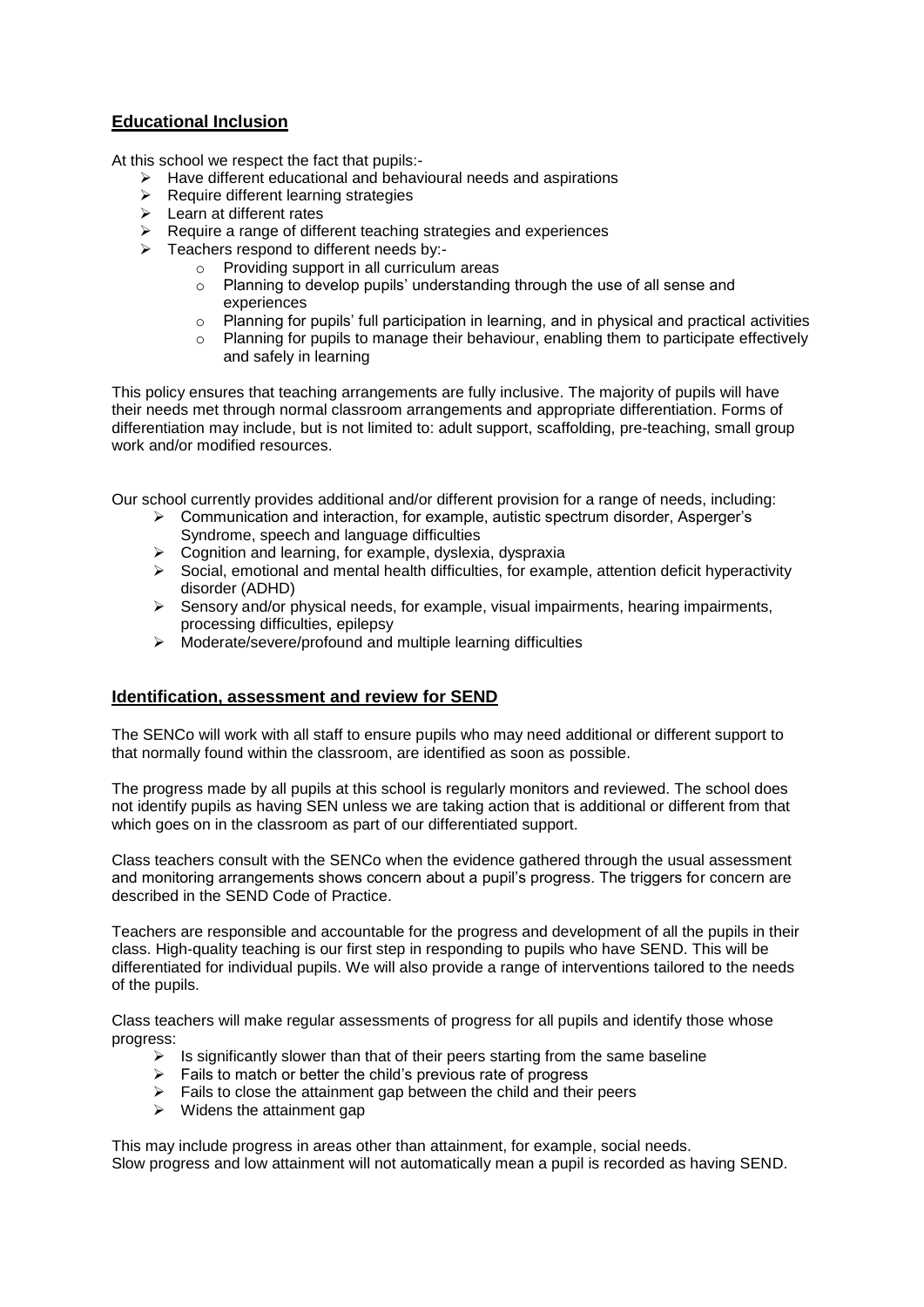When deciding whether special educational provision is required, we will start with the desired outcomes, including the expected progress and attainment, and the views and the wishes of the pupil and their parents. We will use this to determine the support that is needed and whether we can provide it by adapting our core offer, or whether something different or additional is needed.

Additional support is provided through **SEND support.** This will be monitored regularly through an Individual Education Plan (IEP).

The SENCo will consult with parents, pupils, carers, teachers and support staff about the IEP to ensure that all interested parties are aware of the learning targets and their contribution to its implementation.

All IEPs will be reviewed after an appropriate period of time, to enable a judgement to be made about its effectiveness, but in any case at least once in six months. We will follow the graduated approach and the four-part cycle of **assess, plan, do, review**. All review outcomes will be recorded. Parents and pupils will be invited to take part in the review and target setting process. All teachers and support staff who work with the pupil will be made aware of their needs, the outcomes sought, the support provided, and any teaching strategies or approaches that are required. We will regularly review the effectiveness of the support and interventions and their impact on the pupil's progress.

## **SEND Provision**

If we have sufficient evidence that a pupil is making insufficient progress despite the support at SEND support, the SENCo may seek external advice from the educational psychologist. The SENCo will keep parents and pupils fully involved and informed about any proposed interventions.

We will have an early discussion with the pupil and their parents when identifying whether they need special educational provision. These conversations will make sure that:

- $\triangleright$  Everyone develops a good understanding of the pupil's areas of strength and difficulty
- $\triangleright$  We take into account the parents' concerns
- $\triangleright$  Everyone understands the agreed outcomes sought for the child
- $\triangleright$  Everyone is clear on what the next steps are
- $\triangleright$  We will formally notify parents when it is decided that a pupil will receive SEN support.
- $\triangleright$  We make the following adaptations to ensure all pupils' needs are met:
- $\triangleright$  Differentiating our curriculum to ensure all pupils are able to access it, for example, by grouping, 1:1 work, teaching style, content of the lesson, etc.
- $\triangleright$  Adapting our resources and staffing
- $\triangleright$  Using recommended aids, such as laptops, coloured overlays, visual timetables, larger font, etc.
- $\triangleright$  Differentiating our teaching, for example, giving longer processing times, pre-teaching of key vocabulary, reading instructions aloud, etc.

The range of support for a child on SEND support can vary depending on the child's needs. Pupils with an Education, Health and Care plan (EHCP) will, in addition to the on-going review of their progress and specific support through their IEP, will be reviewed annually. A report containing recommendations will be provided for the LA which will consider whether to maintain, amend or cease the Education, Health and Care Plan (EHCP), using the procedures described in 5.43 - 5.46 of the COP for SEND.

Our school will liaise with the receiving school when a pupil with SEND is due to transfer, and will forward to them as early as possible all relevant information to enable an effective transfer.

#### **Evaluating the effectiveness of SEND provision**

We evaluate the effectiveness of provision for pupils with SEND by:

- $\triangleright$  Reviewing pupils' individual progress towards their goals each term
- $\triangleright$  Reviewing the impact of interventions at least half termly.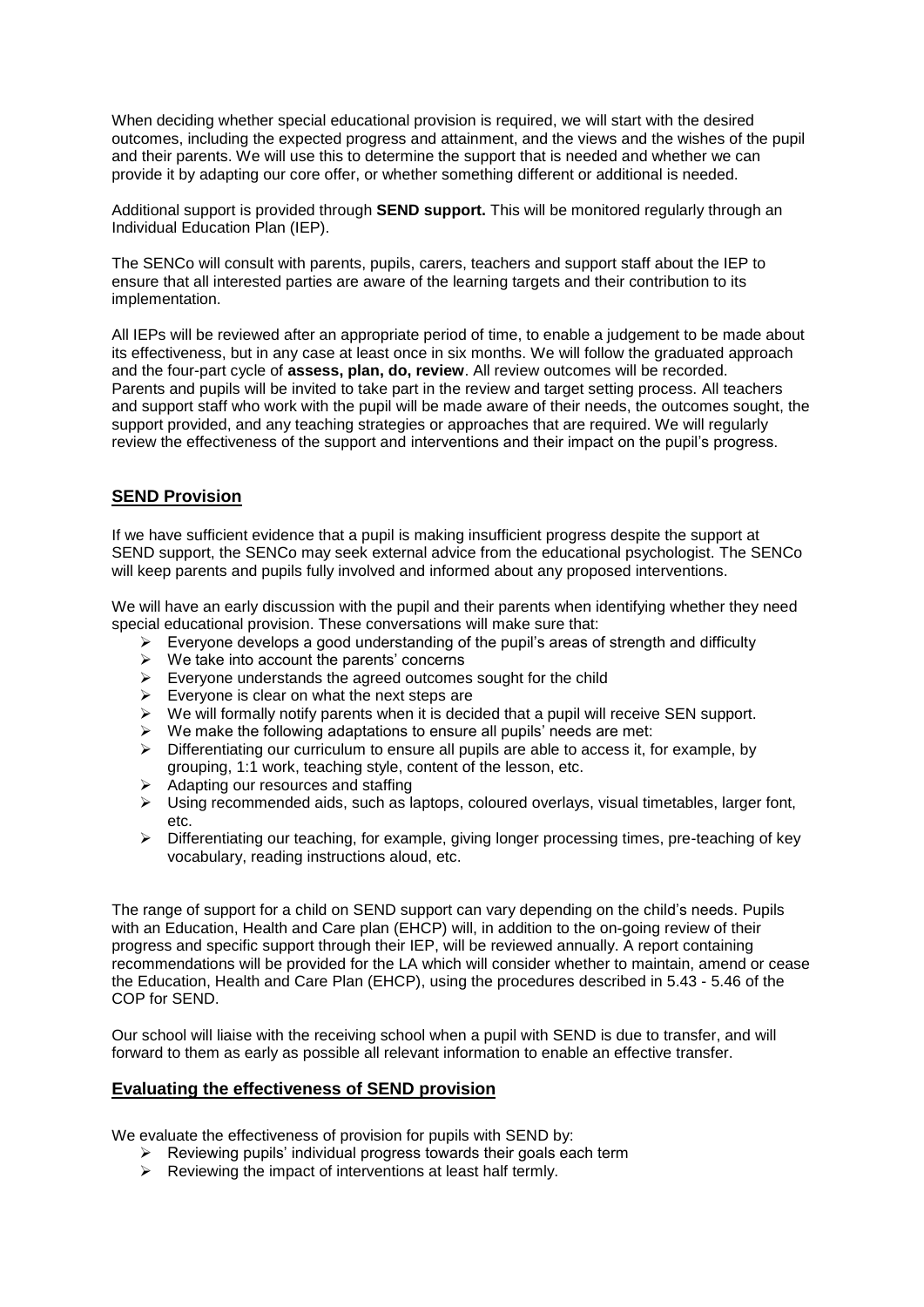- $\triangleright$  Using pupil & parent questionnaires
- $\triangleright$  Monitoring by the SENCO
- $\triangleright$  Using provision maps.
- $\triangleright$  Holding annual reviews for pupils with EHC plans
- $\triangleright$  Holding pupil progress parents meetings to review IEPs.

#### **Enabling pupils with SEND to engage in activities available to those in the school who do not have SEND**

- $\triangleright$  All of our extra-curricular activities and school visits are available to all our pupils.
- $\triangleright$  All pupils are offered placed to go on our residential trip(s).
- > All pupils are encouraged to take part in sports day/school plays.
- $\triangleright$  No pupil is ever excluded from taking part in these activities because of their SEN or disability.

The schools accessibility plan can be found on the school website or a paper copy requested through the school office.

#### **Specialist Provision**

There is a Breakfast Room. The school has ramps, handrails and the doors are wide enough to facilitate wheelchairs.

## **Allocation of Resources**

The Head/SENCo is responsible for the operational management of the specified and agreed resourcing for the special needs provision within school, including the provision for pupils with EHC plans. The Head teacher and SENCo meet at least annually to agree how to use funds including those directly related to EHCPs.

The effectiveness of the resources for special needs will be monitored as part of the on-gong process of self-evaluation in school.

# **Staffing and Partnership**

The school undertakes the annual audit of staff training needs related to special educational needs issues and meets these where possible, in conjunction with identified school priorities. Particular support is given to ECTs and new members of staff by the SENCo as part of their induction. The SENCo, in consultation with the head teacher will provide training through the INSET programme to ensure all staff are fully informed of relevant SEND issues and procedures within the school.

#### **Partnership with Parents**

Class teachers work closely with parents throughout their child's education. Parents should in first instance contact the class teacher in case of any concern or difficulty.

The school provides information about Cumbria SEND IAS Service to all students with SEND on request. Our local Cumbria SEND IAS co-ordinator is Sally Godfrey. She can provide independent support and advice.

At all stages of the SEND process parents are fully informed and involved. We take full account of the wishes feeling and knowledge of the parents and encourage them to make an active contribution to their child's education.

# **Access to the Curriculum**

All pupils have an entitlement to a broad and balanced curriculum, which is differentiated to enable pupils to: